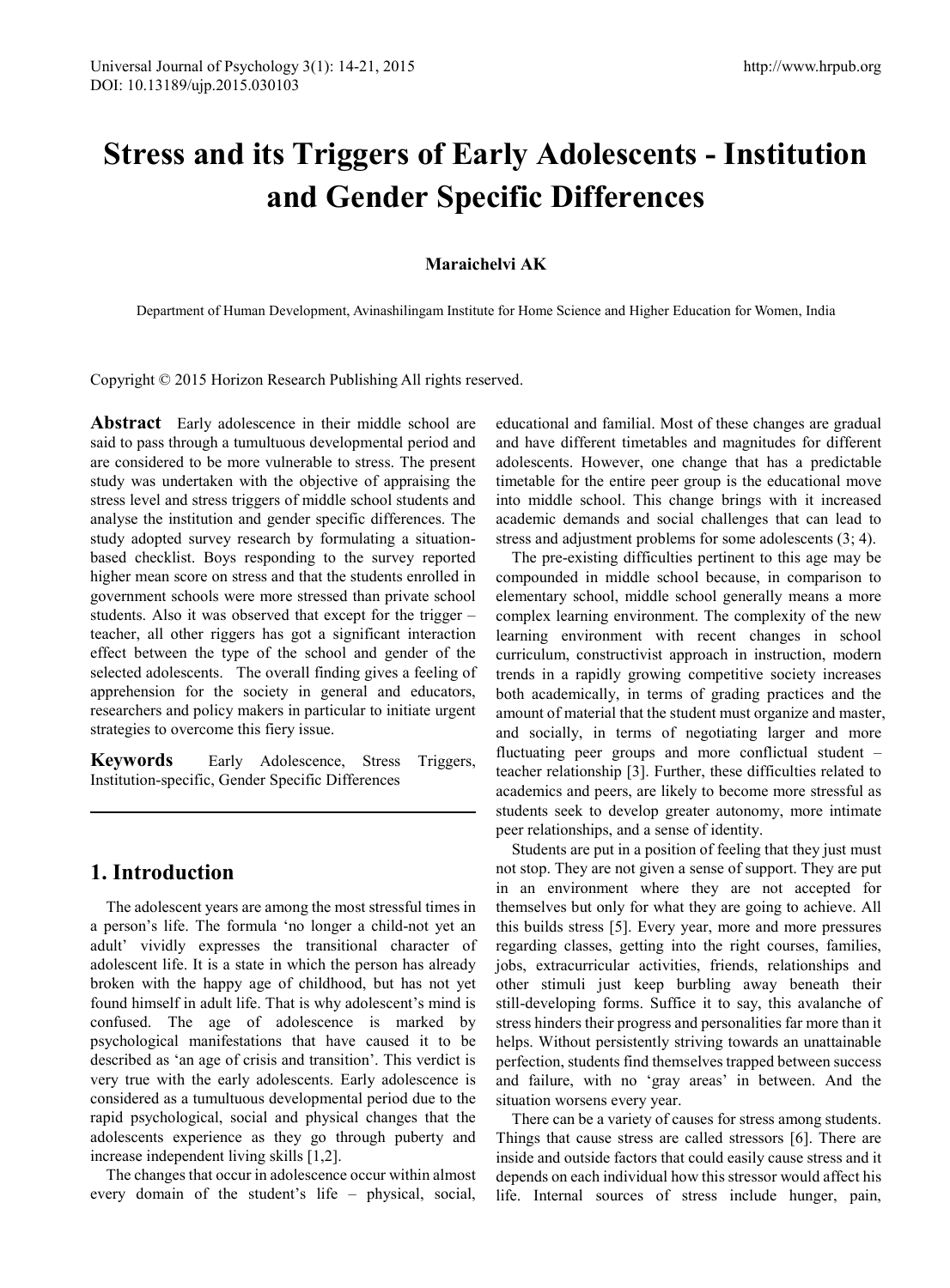sensitivity to noise, temperature change, crowding (social density), fatigue, over and under stimulation from one's immediate physical environment.

External stressors include separation from family, changes in family composition, exposure to arguing and interpersonal conflict, exposure to violence, experiencing the aggression of others (bullying), exposure to excessive expectations for accomplishment, 'hurrying' and disorganization in one's daily life events [7]. Stress from school workload and the student's inability to manage all his work in his allotted time could all lead to stressful student life. Even financial difficulties and family problems could get in the way of positive thinking. Stressed out and negligent parents, high expectations in academic or other performances, abused or deprived childhood, growing up tensions and demand for familial responsibility are the main causes of childhood and teen stress [8; 9; 10].

#### **Theoretical framework**

If any age group has a reputation of having problems and causing trouble, it is the stage of adolescence. This is supposedly the time when angelic children are transformed into emotionally unstable, unruly and problem ridden delinquents [11]. The dominant theme of early adolescence, approximately ages 12 -14, is the individuals response to changes in sex hormone levels and a general growth spurt [12]

G.Stanley Hall, a monumental figure in the field of child and adolescent development, described adolescence as suggestive of some ancient period of 'storm and stress.' Hall's recapitulation theory of human development predicted storm and stress to be the norm of adolescence, rather than an exception, because each individual has to go through the major evolutionary stages, with the period of adolescence recapitulating the time from savagery to civilization. Adolescents have to experience pubertal changes and juggle myriad tasks to overcome chaos and become stable, responsible adults. This process of breaking the old moorings to attain higher levels will inevitably incur storm and stress. However, the sky will clear up after the storm is over -for most adolescents, the outcome is optimistic. The adolescent stress, that too proving to be tumultuous in the early stage i.e., early adolescence, served to be the rationale of why the students of  $6<sup>th</sup>$ ,  $7<sup>th</sup>$  and  $8<sup>th</sup>$  standard are being focussed in the present research.

## **Rationale of the study**

Early intervention assumes importance in addressing chronic stress symptoms and the studies need to be targeted at a group where corrective measures can bring about an impact. The period of early adolescence or the middle school age group is considered to be most vulnerable to stress, as these group of children are in the transition stage and has become the ideal target group for such studies. Therefore ii. students of  $6<sup>th</sup>$ ,  $7<sup>th</sup>$  and  $8<sup>th</sup>$  standard from both private and government schools were considered for the study as they are to step into the high school having gung ho public exams.

Also several studies have come up with different results of the stress levels among private and government school. The present study wanted to verify the marked difference level in the stress level of the children enrolled in private and government school and also analyse the various triggers related to stress.

#### **General objective**

With this background the present study was undertaken with the objective of appraising the stress level and stress triggers of early adolescents and analyse the interaction effect between institution (type of school the adolescents are enrolled into – private and government) and gender specific differences.

#### **Hypothesis**

- Institution and gender specific differences do not have any effect on the stress level of early adolescents.
- Institution and gender specific differences do not have any effect on the stress triggers of early adolescents.

# **2. Materials and Methods**

The study adopted **Survey research** to assess the level of stress and its triggers among the early adolescents.

## **A. Population and sampling**

Coimbatore was identified as the locale for the present study as it is one of the fastest growing tier-II cities in the state of Tamilnadu, India and a major textile, industrial, commercial, educational, information technology, healthcare and manufacturing hub of Tamil Nadu attributing to both parents working culture of Coimbatoreans. Also by considering the likelihood of generalizing the results, multistage sampling procedure was adopted for the present study and the sampling process was carried out in two stages namely

#### i. Selection of schools

Twelve schools (both private and government) in and around Coimbatore were shortlisted from the four zones - 3 schools in each zone (12 schools in total). The study set norms for identifying and selecting schools in order to ensure homogeneity between the participant schools, namely the type of syllabi offered (Samacheer Pattern), distance (5-15 Kilometres) and the type of school (Higher Secondary School).

Consequently, out of the 12 schools, six schools extended their willingness to be a part of the research. Hence all these six schools were selected for the data collection which comprised of three private and three government schools distributed among the four zones of Coimbatore.

#### Selection of the sample

Purposive sampling technique was used to select respondents from the identified six schools for administering the constructed tools among the student population in their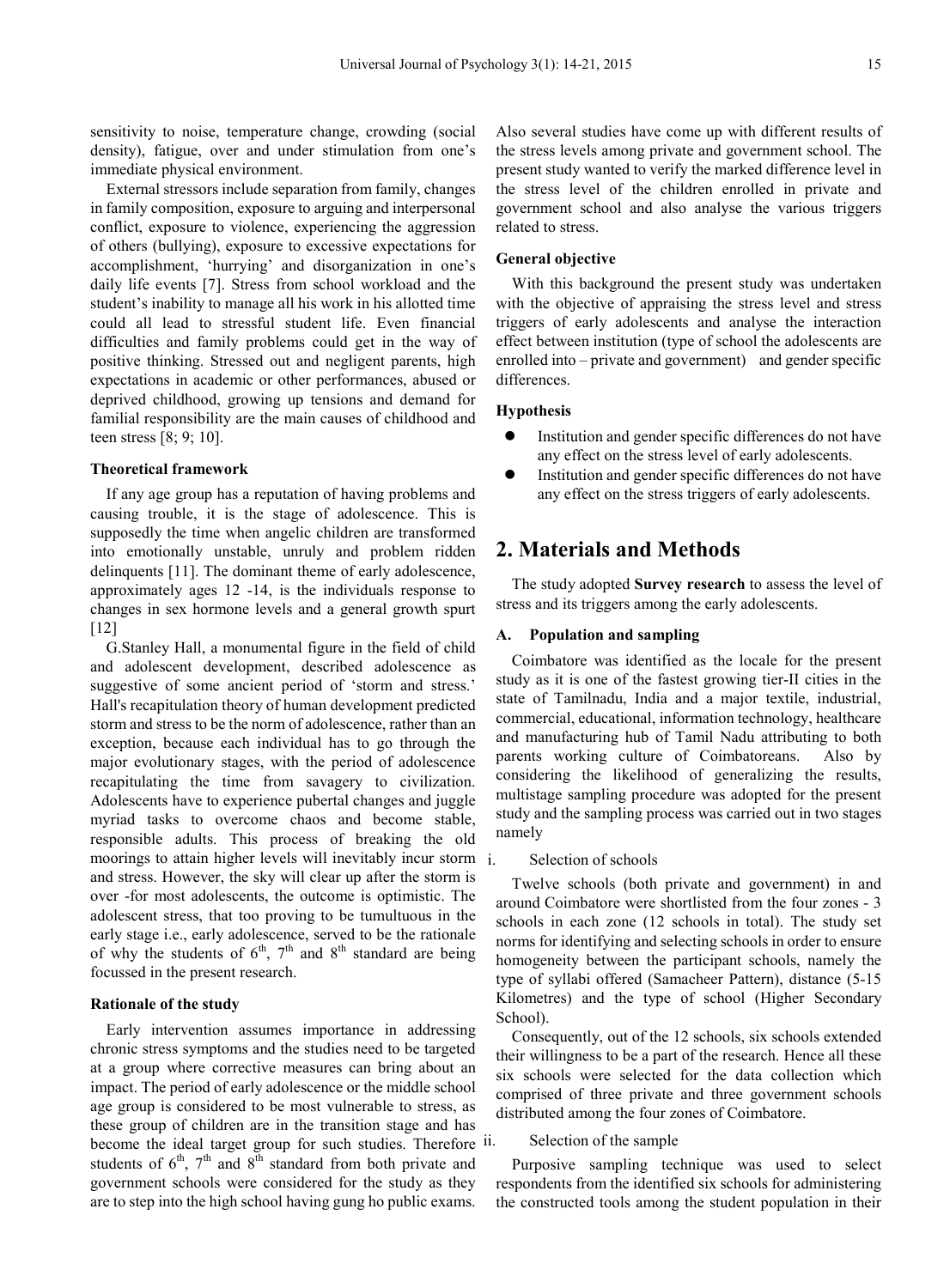6th, 7th and 8th standard. Therefore a sample of school students (Private  $S1 - 1227$  and Government  $S2 - 590$ ) comprised the population sample.

## **Ethical Consideration**

As a matter of ethics the student respondents were informed about the research orally and a written consent form was obtained from their parents. The sample was thus allowed to make a voluntary choice for participating. The present study was also subjected to Institutional Human Ethical Committee and was approved for the same (Appr No. – AUW/IHEC -13-14/XMT-51).

## **B. Tools used**

An appropriate situation based checklist was developed after reviewing the literature and consulting the experts. The check list was carefully formulated in such a way that it gives two important measures relevant to the study pursued.

## *a) Stress level of the middle school students*

This checklist had a total of 75 items. The mode of response to each of the item was in the form of a forced choice (i.e.) either 'yes' or 'no', indicating complete agreement or disagreement with the proposed statement. For scoring, one mark to be provided for the response indicating the presence of stress and zero for its absence. The checklist gives the total stress score based on which the levels of stress in children were divided into low (0-25), moderate (26-50), and high (51-75).

## *b) The stress triggers of these students*

By thorough review of literature and informal chat of the investigator with the parents, teachers and the students identified for the study, seven stress triggers were recognized in common. They were teacher, money, attitude and feelings, school work, exam, parents and friends.

The above said checklist was formed in such a way that the response identifies the stress inducing factors that were being perceived as stressors by the selected students. The total of 75 items was distributed among the identified seven stress triggers. The scores were summed up for each stressor and subjected to analysis in order to find out the order of prominence of the factors associated with the increased stress level of the selected school children.

## **Tool standardization**

## *Validation*

The framed statements of the tool for students were scrutinized to look at the operationalization and to check whether 'on its face'. The statements appeared to measure the level of stress and identify the stressors. This tool was also subjected to content validation.

#### *Pilot study*

The tool after content validation was subjected to translation into regional language to be used by the students of government school. Then a pilot study on 10 students from private schools (English version of the checklist) and 10 students from government schools (Tamil version of the checklist) was carried out.

#### *Reliability*

Three measures of reliability namely Spearman-Brown, Guttman and Cronbach's alpha were given to test the reliability of the check list to assess the stress level of school students. The reliability was found to be between 0.74 and 0.83, hence the tool was found to be fairly reliable.

## **C. Conduct of the study**

Rapport with the administrators and teachers of all the participant school was established. The data with reference to the school children - 1817 of all the selected six schools were collected. No time frame for the completion of the inventory was given. However the students were encouraged to work continuously and complete the inventory as quickly as possible.

## **D. Analysis of data**

The acquired data was statistically analyzed. Univariate Anova was used to compare the means of the variables namely the type of school and the gender with the stress score and again the type of school and gender with the stress trigger score and analyze the variables' effect on the stress level and its triggers of the selected early adolescents

# **3. Results**

## **A. General profile**

Out of the total 1817 respondents, the boys had the highest representation of about 55.7 per cent compared to their counterpart registering 44.3 per cent.

# **B. Effect of the type of school and gender on the stress score**

In order to contribute to the research literature by exploring the interactive relationship of the stress score of the selected respondents among the gender and the type of school, Univariate ANOVA was carried out and the results were presented in Table 1.

Boys responding to the survey reported higher mean score on stress (a total mean score of 43.17) than the girls with a mean score of 38.47, who responded to the survey. The results of the Anova ('f' value =78.257, df-1,  $p<01$ ) suggest that the boys reported stress levels that were significantly higher than their girl counterparts.

Whilst, considering the type of school for analysis an overall mean score of only 39 was obtained by private school students against 45.43 of government school students, which authentically proves that the type of school do influence the stress level of students. Also the 'f' value of 133.995, df-1, p <.01 substantiates that the students enrolled in government schools were more stressed than private school students.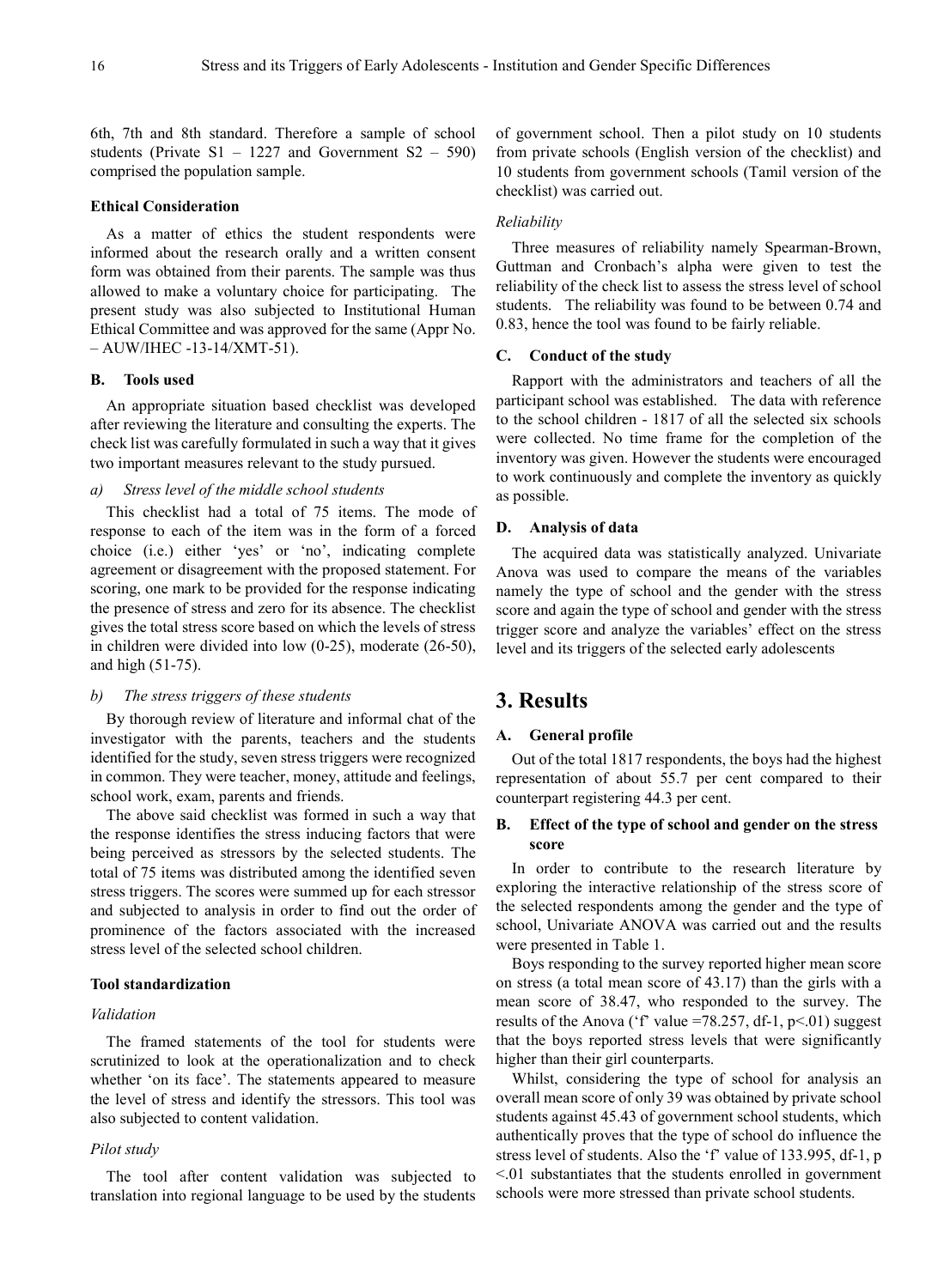|                   |             | Stress level                |       |      |            |      |     |       |       |                                  |                      |    |                |                   |
|-------------------|-------------|-----------------------------|-------|------|------------|------|-----|-------|-------|----------------------------------|----------------------|----|----------------|-------------------|
|                   |             | Private                     |       |      | Government |      |     | Total |       |                                  | Analysis of variance |    |                |                   |
|                   |             | Mean                        | S.D   | No.  | Mean       | S.D  | No. | Mean  | S.D   | No.                              | Sum of<br>squares    | df | Mean<br>square | 'f' value         |
| Student<br>Gender | <b>Boys</b> | 42.01                       | 12.38 | 691  | 45.67      | 9.95 | 321 | 43.17 | 11.78 | 1012                             | 9905.81<br>5         |    | 9905.815       | 78.257*<br>$\ast$ |
|                   | Girls       | 35.12                       | 11.08 | 536  | 45.15      | 9.92 | 269 | 38.47 | 11.70 | 805                              |                      |    |                |                   |
|                   | Total       | 39.00                       | 12.31 | 1227 | 45.43      | 9.93 | 590 | 41.09 | 11.97 | 1817                             |                      |    |                |                   |
|                   |             | Sum of squares $-16961.137$ |       |      |            |      |     |       |       | Interaction<br>Gender vs. school |                      |    |                |                   |
|                   |             | $df - 1$                    |       |      |            |      |     |       |       |                                  |                      |    |                |                   |
|                   |             | Mean square $-16961.137$    |       |      |            |      |     |       |       |                                  |                      |    |                |                   |
|                   |             | $f$ -value – 133.995**      |       |      |            |      |     |       |       |                                  |                      |    | 3999.542       | 31.597*<br>*      |

**Table 1**. Stress score of the adolescents in relation to the type of school and gender

# **Table 2**. Effect of the type of school and gender on stress triggers

|                        |                      |         | Type of school | Gender       |       | <b>Interaction Gender</b> |
|------------------------|----------------------|---------|----------------|--------------|-------|---------------------------|
| Stress triggers        | Analysis of variance | Private | Government     | <b>Boys</b>  | Girls | vs. school                |
|                        | Mean score           | 7.44    | 8.01           | 7.72         | 7.51  |                           |
|                        | Sum of squares       |         | 131.717        | 19.644       |       | 0.00108                   |
| Teacher                | df                   |         | $\mathbf{1}$   | $\mathbf{1}$ |       | $\mathbf{1}$              |
|                        | 'f'value             |         | 22.192**       | $3.310^{NS}$ |       | $0.000NS$                 |
|                        | Mean score           | 3.79    | 4.92           | 4.65         | 3.54  |                           |
|                        | Sum of squares       |         | 527.944        | 546.582      |       | 86.667                    |
| Money                  | df                   |         | $\mathbf{1}$   | $\mathbf{1}$ |       | $\mathbf{1}$              |
|                        | 'f'value             |         | 168.105**      | 174.040**    |       | 27.596**                  |
|                        | Mean score           | 5.96    | 7.00           | 6.62         | 5.89  |                           |
|                        | Sum of squares       |         | 439.819        | 237.220      |       | 106.637                   |
| Attitudes and feelings | df                   |         | $\mathbf{1}$   | $\mathbf{1}$ |       | $\mathbf{1}$              |
|                        | 'f'value             |         | 79.607**       | 42.936**     |       | 19.301**                  |
|                        | Mean score           | 6.59    | 7.71           | 7.30         | 6.52  |                           |
| School work            | Sum of squares       |         | 512.029        | 275.836      |       | 226.982                   |
|                        | df                   |         | $\mathbf{1}$   | $\mathbf{1}$ |       | $\mathbf{1}$              |
|                        | 'f'value             |         | 82.594**       | 44.494**     |       | 36.614**                  |
|                        | Mean score           | 6.47    | 7.06           | 6.74         | 6.56  |                           |
| Exams                  | Sum of squares       |         | 139.950        | 139.950      |       | 67.313                    |
|                        | df                   |         | $\mathbf{1}$   | $\mathbf{1}$ |       | $\mathbf{1}$              |
|                        | 'f'value             |         | 24.851**       | 24.851**     |       | 11.953**                  |
|                        | Mean score           | 5.24    | 6.09           | 5.89         | 5.04  |                           |
| Parents                | Sum of squares       |         | 295.229        | 323.592      |       | 78.148                    |
|                        | $df$                 |         | $\mathbf{1}$   | $\mathbf{1}$ |       | $\mathbf{1}$              |
|                        | 'f'value             |         | 65.912**       | 72.244**     |       | $17.447**$                |
|                        | Mean score           | 3.50    | 4.64           | 4.24         | 3.40  |                           |
| Friends                | Sum of squares       |         | 536.798        | 320.374      |       | 131.389                   |
|                        | df                   |         | $\mathbf{1}$   | $\mathbf{1}$ |       | $\mathbf{1}$              |
|                        | 'f'value             |         | 173.865**      | 103.767**    |       | 42.556**                  |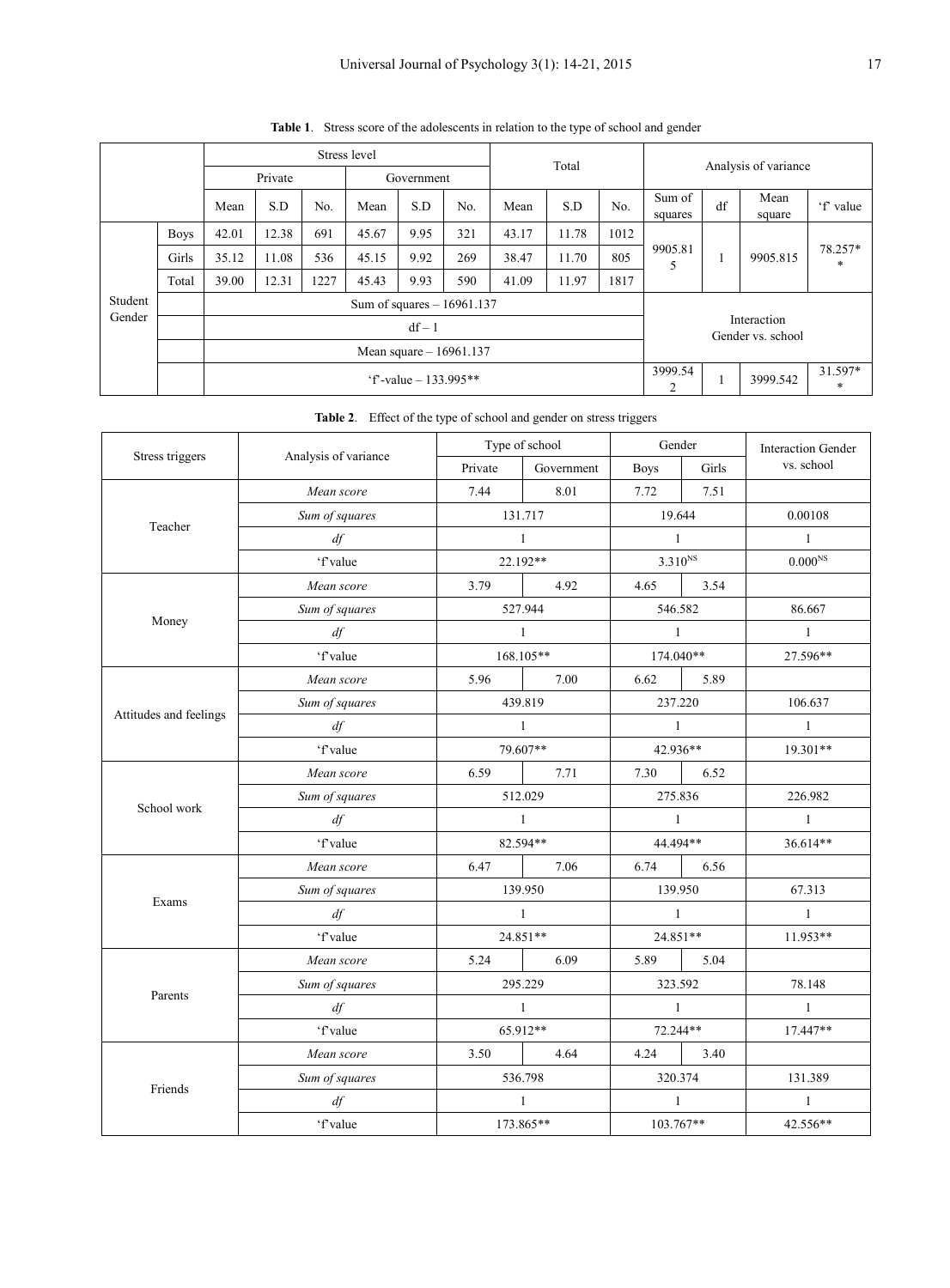

1.Teacher 2. Money 3. Attitudes and feelings 4. School work 5. Exams 6. Parents 7. Friends **Figure 1.** Institution and gender specific comparison of stress triggers mean score

# **C. Effect of the type of school and gender on the stress triggers**

The descriptive statistics of the Univariate ANOVA carried out to find main effects namely the type of school on the stress triggers; the influence of gender on the same; its interaction effect has been depicted in the Table 2. The Figure 1 also chronicles illustratively the mean scores obtained by private boys, private girls, government boys and government girls with reference to their identified seven stressors.

The table shows that except for the trigger – teacher, all other six identified riggers has got a significant interaction effect between the type of the school and gender of the selected adolescents.

# **4. Discusssion**

## **A. General profile**

This unequal sex-wise distribution of the sample shows the reality of Indian scenario that more of boys in comparison to the girls were enrolled for school education. The ratio of enrolment of boys to girls in total was approximately 3:2. However the enrolment rate in private school (irrespective of the gender) was double the rate of enrolment in government school, which clearly depicts that the government school has been losing its charm as the days roll on. One feature that has to be noted was that more of girls (45.6%) were enrolled in government school when compared to the percentage of enrolment in private school (43.7%), which also brings out the verity that the parents do still focus on expensive education for boys more than girls.

# **B. Effect of the type of school and gender on the stress score**

The purpose of this research is to verify the result of

previous researches that concluded that the girls experience more stress compared to the boys. Gadzella and Baloglu [14] found that female students experience stress during changes in their life. Rai and Sinha [15] found that there is a significant difference between the stress experienced by male and female students and the research by Mates and Alison [16] showed that female students experience more stress when faced with problems compared to the male students.

The results of mean, standard deviation, 'f' value and its significance with reference to the stress score and its interaction between the gender and the type of school presents a finding in contradiction to the reports in the literature that the girls experience higher stress than do their counterparts. Though it was very clear from the present finding that the boys were subjected to higher stress than girls, the stress among the girls cannot be ignored. It should be carefully monitored.

Consequently, the magnitude of stress among middle school students was found to be high particularly among the government school students. The present finding was in accordance to the study conducted by Hussain, Kumar and Hussain [17] among 100 Delhi high school students. Similar result was obtained by Bohannon [18], who investigated the impact of stress on school children and found that the public school students were more stressed. Augustine et al [19] also has observed that the school-wise comparisons showed that the government school students had statistically higher mean scores on stress perception. The trend may be generally because the students at the government school belong to poor income group where parents' were under employed and usually take lesser interest to resolve the stress in their children. The family compulsion and burden prevent them from helping their children. On the other hand, the children of private schools mostly belong to middle income or high income group. In such families the parents take more interest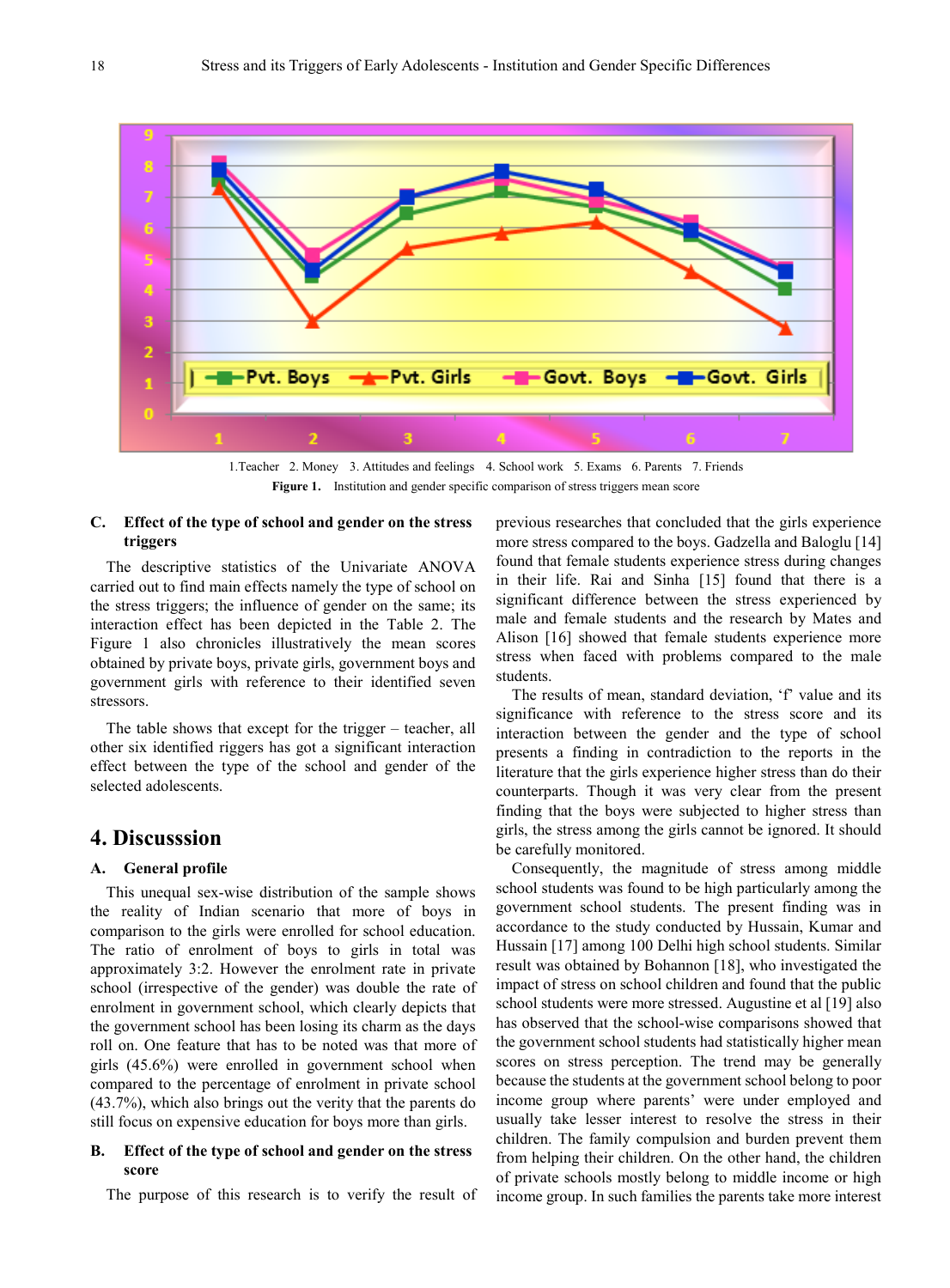to help and support their children to overcome stress in every way possible. Further at the school level the teachers in private schools were observed to interact better with their students than the teachers of government schools. With better atmosphere at home and more responsive school environment, the children at private schools undergo lesser stress.

Drilling further into the analysis a mean score of 42.01 (private) and 45.67 (government) were registered by boy participants against 35.12 (private) and 45.15 (government) of girl participants. In other words the boys of both the government and private school reported more or less comparable mean stress score, whereas the girls of the government school manifested higher stress score when compared to the private school girls. It was also brought into being that the lower stress level of girls in total was essentially attributable to the lower mean score of the private girls. In addition the girls and boys of government school had reported more or less equal level of stress authenticated by the mean scores of 45.15 and 45.67 respectively.

Therefore, it can be concluded that the girls in the private schools were been taken care of in all aspects by their parents in particular and the society in general, but the government school girls do not enjoy this benefit. Simple observation and informal chatting of the respondents with the investigator had revealed that the parents of female students enrolled in private school were more protective and play a key role in taking care of them in every arena of their personal and school life. Hence this dependence allows the girls to report only lower to moderate level of stress. The extra parental care of private school girls should have provided them more opportunities to share their stress with their parents.

To conclude, the interaction between gender and the type of school on the stress score was found to be statistically significant at one per cent level ('f' value 31.597, df-1, p <.01). In sum, there was an effect of the type of school on the stress level of the respondents, but for girls in a greater way. Therefore, the hypothesis numbered one stating that institution and gender specific differences do not have any effect on the stress level of the selected adolescents stands rejected.

# **C. Effect of the type of school and gender on the stress triggers**

Teens must confront the challenges of developing healthy relationships with peers, meet the expectations of school and the responsibilities of the family and negotiate life in their neighbourhood. Stress when left unchecked or unmanaged can have a profound impact on an adolescent's physical and mental well-being leading to illness such as depression [20]. Understanding the role and impact of stressor was an important step in the prevention and treatment of its associated chronic diseases.

The figure vividly project that irrespective of the type of school and the gender the stress trigger – teacher has been identified as one of the stressor influencing more or less equally among all the respondents. However, the private girl

students, as already discussed for their lower to moderate level of stress, their teacher stressor score also fall much below than all their other three counterparts. The 'f' value of 3.310 being not significant endorse the verity that the stressor – teacher was not influenced by the gender of the respondents. In other words, the teacher factor was found to equally influence stress among the students.

Exam as a stress trigger was found to be the next factor, which has got equal intensity with all the respondents irrespective of the gender. The difference in mean scores between the genders being negligible with 'f' value of 2.590 substantiated the statement. Whereas with type of school, a significant 'f' value at one percent level ('f' value – 24.851, df-1 and  $p<.01$ ) was observed.

Money was found to be a greater stressor for the government boys followed by government female lot. Government girls top the list on finding school work (mean score  $-7.83$ ) and exams (mean score- 7.26) as the source of stress. This was not surprising because the government girl students do have the responsibility of helping their mothers in her household chores and in addition they do care their siblings. An important observation of the graph shows that the government boys top the list in citing parents as a source of stress. Concurrently, the mean score of private girl respondents' had taken up the last position in all of the identified stressors owing to their low level of stress.

Whilst, a glance at the table portrays that each and every identified seven stressors was found to be significant between the main effects (the type of school and gender) and the stress trigger mean score. The interaction between the gender vs. type of school against all the stressors were also found to be significant at one per cent level except for the stressor – teacher. This finding once again evidently proves that teacher – a critical stress trigger was found to affect the students with the same intensity irrespective of the type of school or gender. Therefore, the hypothesis numbered two stating that institution and gender specific differences do not have any effect on the stress triggers of the selected adolescents stands rejected to all the triggers identified except the trigger - teacher.

# **5. Conclusions**

Some of the key findings were

- Boys reported stress levels that were significantly higher than their girl counterparts.
- Students enrolled in government schools are more stressed than private school students. There was an effect of the type of school on the stress level of the respondents, but for girls in a greater way.
- Irrespective of the type of school and the gender the stress trigger – teacher has been identified as one of the stressor influencing more or less equally among all the respondents.
- Money was found to be a greater stressor for the government boys followed by government girls.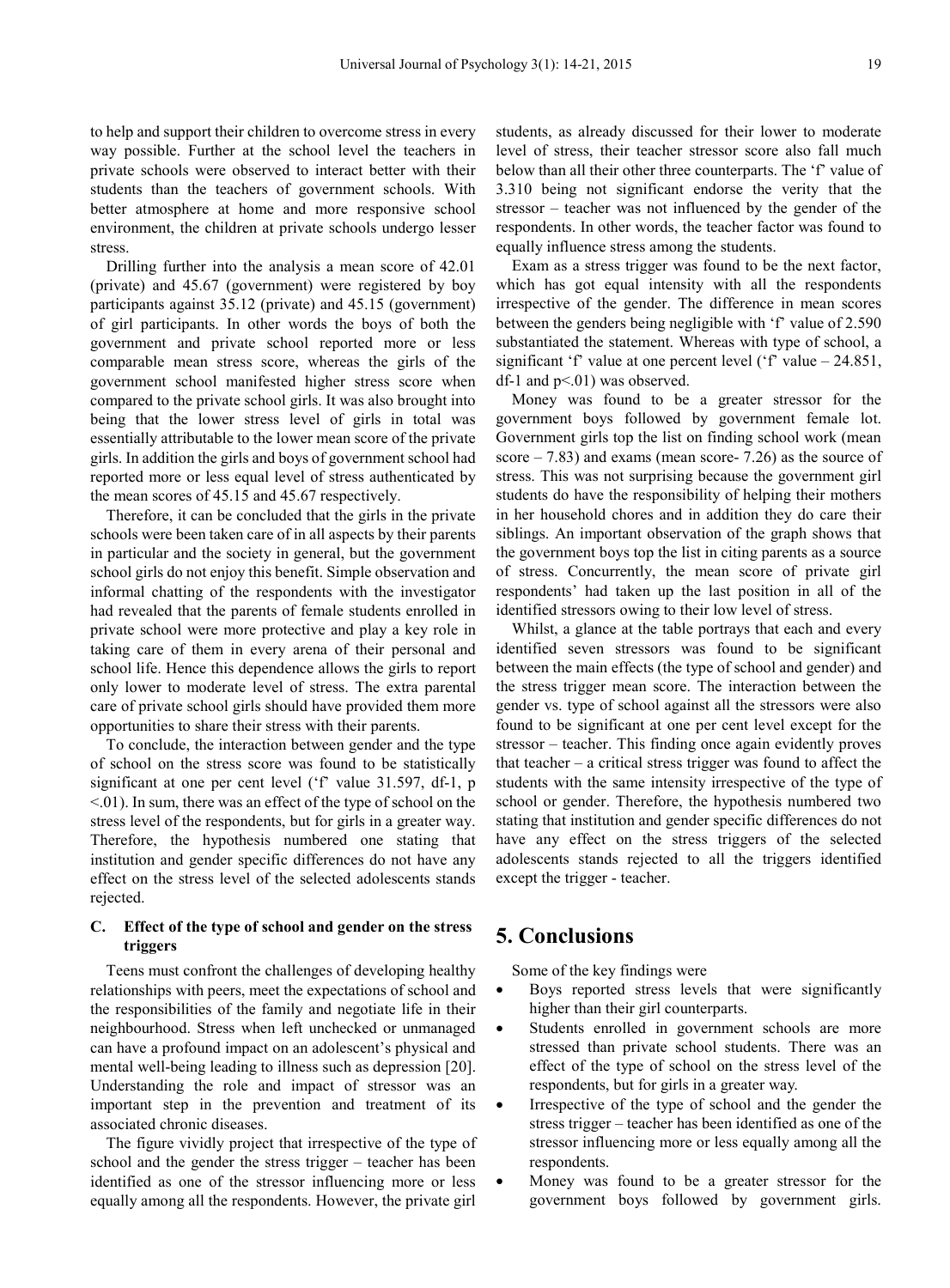Exams were identified as a stressor, which has got equal intensity with all the respondents irrespective of the type of school and gender. Government girls top the list on finding school work and exams as the source of stress.

The mean scores of the private girl respondents' take up the last position among all the identified seven stressors owing to their low level of stress.

The findings discussed so far, when put together has meticulously demonstrated that the stress level and its triggers among the selected early adolescents in their middle school was startling and strongly influenced by the type of school and gender. The finding also gives a feeling of apprehension for the society in general and educators, researchers and policy makers in particular to initiate urgent strategies to overcome this fiery issue.

# **6. Limitations and Directions for Future Research**

Even though this study had many strengths, results were tempered by a consideration of several methodological limitations.

- First, this analysis relied on self-report information. Subjects might either over-report or under-report their perceptions regarding personal variables. Some students may over-report their stress to make an excuse; whereas others may under-report stress to disguise their true feelings and create the image that they are mentally healthy. It is suggested future research be conducted using physiological measures to examine stress.
- Second, the demographics section did not have a choice for age, educational status and working status for parents and analyze the differences that may exist with this variable among the student population.
- Third, the survey did not sufficiently address environmental conditions such as home setting of the students, and the extra classes taken up them.
- Fourth, it has to be admitted that having students respond to the same questionnaire at different times during the school year may yield different results. Stress levels may be different closer to final exam time, or at the very beginning of a calendar school year. However the present study had no other options.

# **REFERENCES**

- [1] Steinberg, L and Morris, Adolescence, 4th edition, McGraw Hill, Boston: 492 – 493, (2001)
- [2] ASRI 2002 XXII Annual Meeting June 6–9, 2002 Chicago,

Illinois, Title of the Course "Adapting New Technologies to Reproductive Immunology". American Journal of Reproductive Immunology, 47(6): 321–329.

- [3] Eccles, J., Midgley, C., Buchanan, C., Wigfield, A., Reuman, D., and MacIver, D. (1993). Development during adolescence: The Impact of stage/environment fit on young Adolescents' Experiences in schools and families. American Psychologist, 48(2): 90-101.
- [4] Elias, M. J., Zins, J. E., Weissberg, R. P., Frey, K. S., Greenberg, M. T., Haynes, N. M.(1997). Promoting social and emotional learning: Guidelines for educators. Alexandria, VA: Association for Supervision and Curriculum Development. Pp. 188-192
- [5] DeNoon D.J. (2002).Your Child and Anxiety: School Stress Starts Early, Reviewed by Amal Chakraburtty, MD, Retrieved athttp://www.webmd.com/anxiety-panic/features/school-stre ss-anxiety-children.
- [6] Rubin, K.H., Chen, X., and Hymel, S. (1993).Socio emotional characteristics of withdrawn and aggressive children. Merrill-Palmer Quarterly, 39: 518-534.
- [7] Bullock, J. (2002). Bullying, Childhood Education, 78(3): 30-133.
- [8] Dacey, J. S., and Fiore, L. B. (2000).Your anxious child. San Francisco: Jossey-Bass, Pp.59-72.
- [9] Stansbury, K., and Harris, M. L. (2000). Individual differences in stress reactions during a peer entry episode: Effects of age, temperament, approach behaviour, and self-perceived peer competence, Journal of Experimental Child Psychology, 76(1): 50-63.
- [10] Brobeck. E, Marklund. B., and Haraldsson. K. (2007). Stress in children: How fifth-year pupils experience stress in everyday life. Scandinavian Journal of Caring Sciences, 21(3): 39.
- [11] Siegelman, C.K., and Rider. E.A. (2006). Life span Human development, 5th edition, Cengage Advantage Books, India. Pp. 196-200
- [12] Lopez, C., and Bhat, C. S. (2007). Supporting students with incarcerated parents in schools: A group intervention.The Journal for Specialists in Group Work, 32, Pp.139–153.
- [13] Gadzella, B. M., and Baloğlu, M. (2003). High and low achieving students on processing, retaining, and retrieval of information, Journal of Instructional Psychology, 30 (2): 99-105.
- [14] Rai, S., and Sinha, A.K. (2003). Transformational leadership, values, and effectiveness. Towards Creating a Context for Value Based Leadership. In Bhargava, S. (Ed.), Transformational leadership: Value-based management for Indian organizations, New Delhi: Response Books, Pp. 138-166.
- [15] Mates, D., and Allison, K. R. (1992). Sources of stress and coping responses of high school students. Adolescence, 27:  $461 - 474$ .
- [16] Hussain. A., Kumar. A., and Hussain .A. (2008). Academic stress and adjustments among high school students, Journal of the Indian Academy of Applied Psychology, 34 (Special Issue): 70-73.